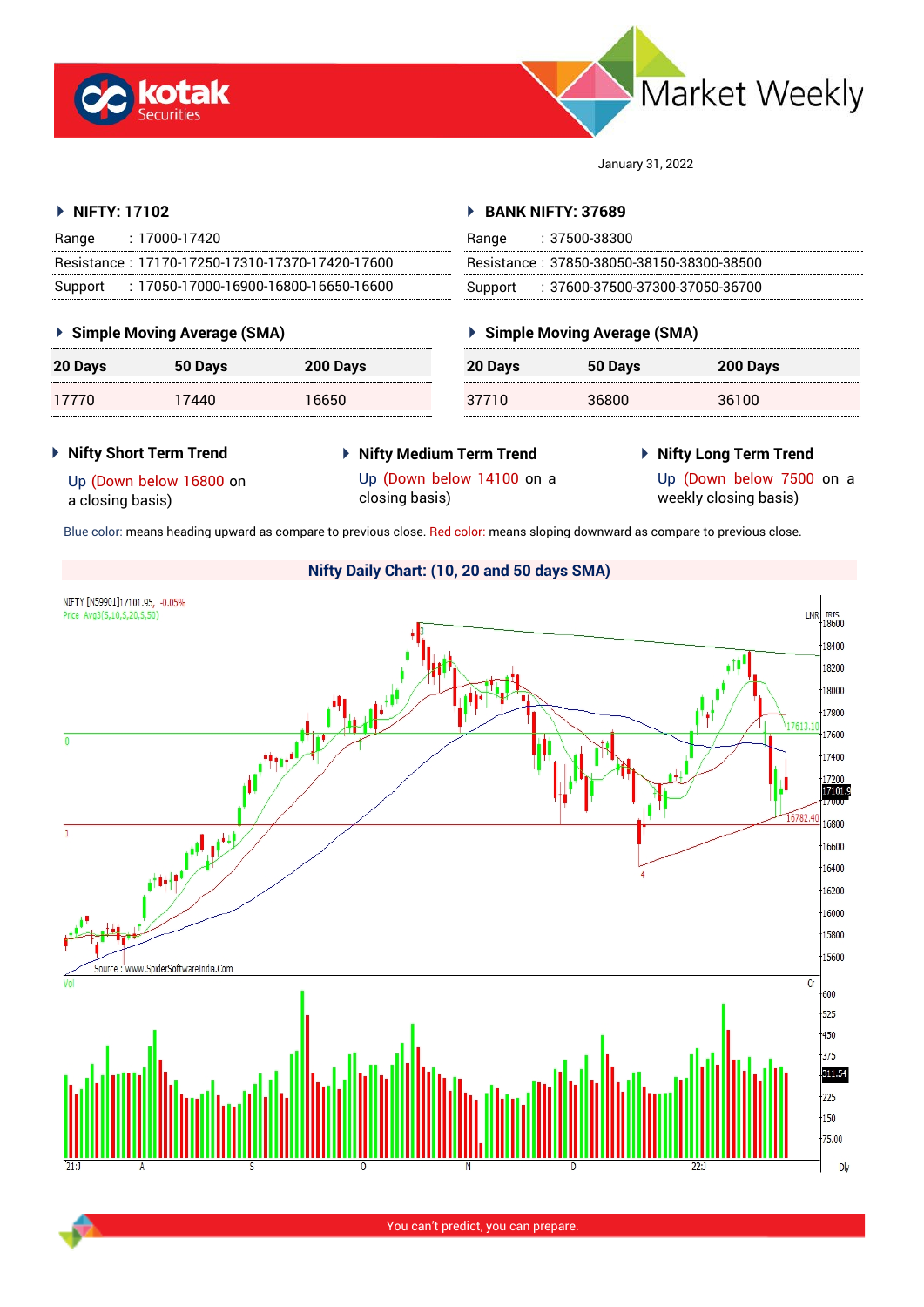## **Market Analysis**

**Nifty/Sensex Weekly View:** On Friday, positive opening converted into negative closing. Wasn't expected, but finally, concerns over the weekend gripped the market. Nifty fell from the level of 17373 and closed at the level of 17100. Till the budget, we feel that the market seems to be consolidating in the narrow trading segment. Nifty will remain in the range of 17420 and 16800. Maintain a buying strategy on dips for the short term. Below the 16800 level, support lies at 16650 (200-days SMA) and 16400. Below 16400, the biggest support is available at 16000. Above 17400 levels, there are several hurdles at the 17600 and 17800 levels. The focus should be on Technology, Auto and PSU/PSE stocks.

## **RATING SCALE (PRIVATE CLIENT GROUP)**

| <b>BUY</b>             |     | $-$ A condition that indicates a good time to buy a stock. The exact circumstances of the signal will be determined by the indicator that an<br>analyst is using. |
|------------------------|-----|-------------------------------------------------------------------------------------------------------------------------------------------------------------------|
| <b>SELL</b>            |     | - A condition that indicates a good time to sell a stock. The exact circumstances of the signal will be determined by the indicator that an<br>analyst is using.  |
| <b>Stop Loss Order</b> | $-$ | An instruction to the broker to buy or sell stock when it trades bevond a specified price. They serve to either protect your profits or                           |

**Stop Loss Order** – An instruction to the broker to buy or sell stock when it trades beyond a specified price. They serve to either protect your profits or limit your losses.

# **FUNDAMENTAL RESEARCH TEAM (PRIVATE CLIENT GROUP)**

Head of Research **Auto & Auto Ancillary** Transportation, Paints, FMCG Banking & Finance shrikant.chouhan@kotak.com arun.agarwal@kotak.com [agarwal.amit@kotak.com](mailto:agarwal.amit@kotak.com) hemali.dhame@kotak.com +91 22 6218 5408 +91 22 6218 6443 +91 22 6218 6439 +91 22 6218 6433

Metals & Mining, Midcap **Pharmaceuticals** Research Associate Support Executive jatin.damania@kotak.com [purvi.shah@kotak.com](mailto:purvi.shah@kotak.com) rini.mehta@kotak.com [k.kathirvelu@kotak.com](mailto:k.kathirvelu@kotak.com) +91 22 6218 6440 +91 22 6218 6432 +91 80801 97299 +91 22 6218 6427

**Sumit Pokharna** Pankaj Kumar Oil and Gas, Information Tech Midcap sumit.pokharna@kotak.com pankajr.kumar@kotak.com +91 22 6218 6438 +91 22 6218 6434

**Jatin Damania Purvi Shah Rini Mehta K. Kathirvelu**

**Shrikant Chouhan Arun Agarwal Amit Agarwal, CFA Hemali Dhame**

## **TECHNICAL RESEARCH TEAM (PRIVATE CLIENT GROUP)**

**Shrikant Chouhan Amol Athawale Sayed Haider** [shrikant.chouhan@kotak.com](mailto:shrikant.chouhan@kotak.com) [amol.athawale@kotak.com](mailto:amol.athawale@kotak.com) Research Associate +91 22 6218 5408 +91 20 6620 3350 [sayed.haider@kotak.com](mailto:sayed.haider@kotak.com)

+91 22 62185498

## **DERIVATIVES RESEARCH TEAM (PRIVATE CLIENT GROUP)**

+91 79 6607 2231 +91 22 6218 5497 +91 33 6615 6273

**Sahaj Agrawal Prashanth Lalu Prasenjit Biswas, CMT, CFTe** [sahaj.agrawal@kotak.com](mailto:sahaj.agrawal@kotak.com) [prashanth.lalu@kotak.com](mailto:prashanth.lalu@kotak.com) [prasenjit.biswas@kotak.com](mailto:prasenjit.biswas@kotak.com)